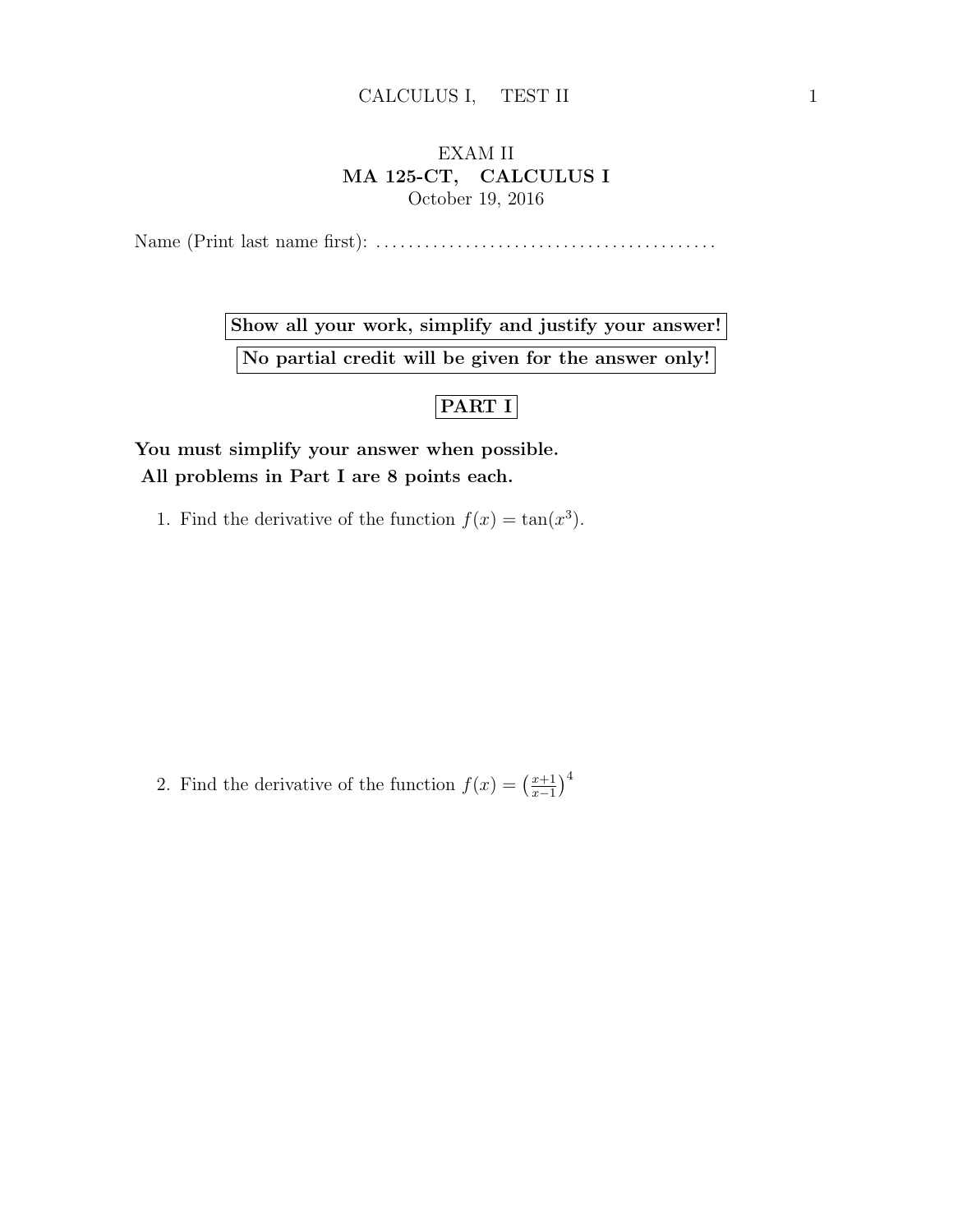3. Find the absolute maximum and minimum of the function  $f(x) = x^3 - 12x$  on the interval [-1,3].

4. Verify that the conditions of the Mean Value Theorem hold. Next find the number  $c$  which satisfies the conclusion of the Mean Value Theorem for the function  $f(x) = x^3 + x$  on the interval [0, 1].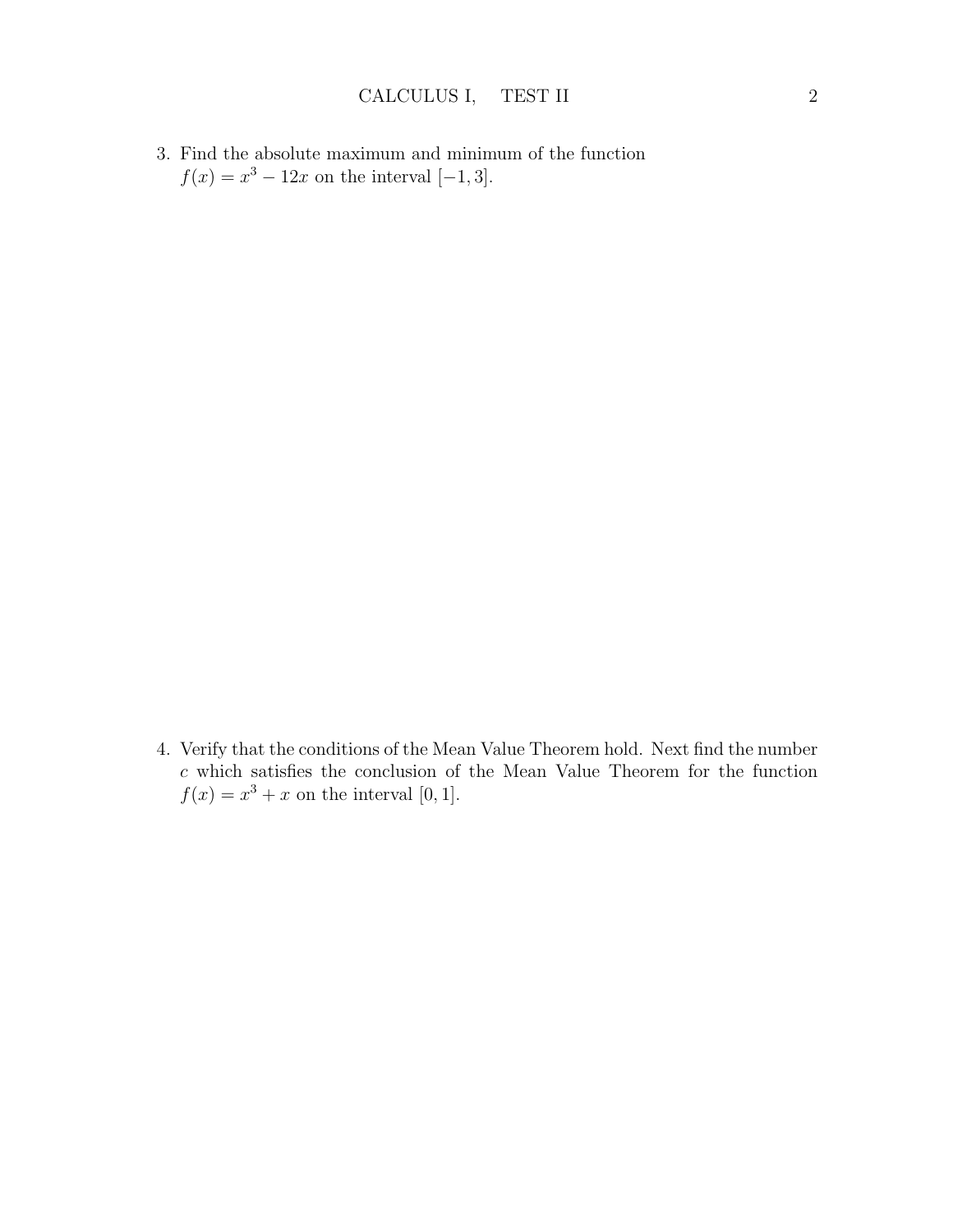5. Find the linearization of the function  $y = f(x) = \sqrt{x}$  at  $a = 25$  and use it to approximate the value  $f(25.1) = \sqrt{25.1}$ .

6. Find all critical numbers of the function  $y = f(x) = \sqrt[3]{x^2 + x}$ .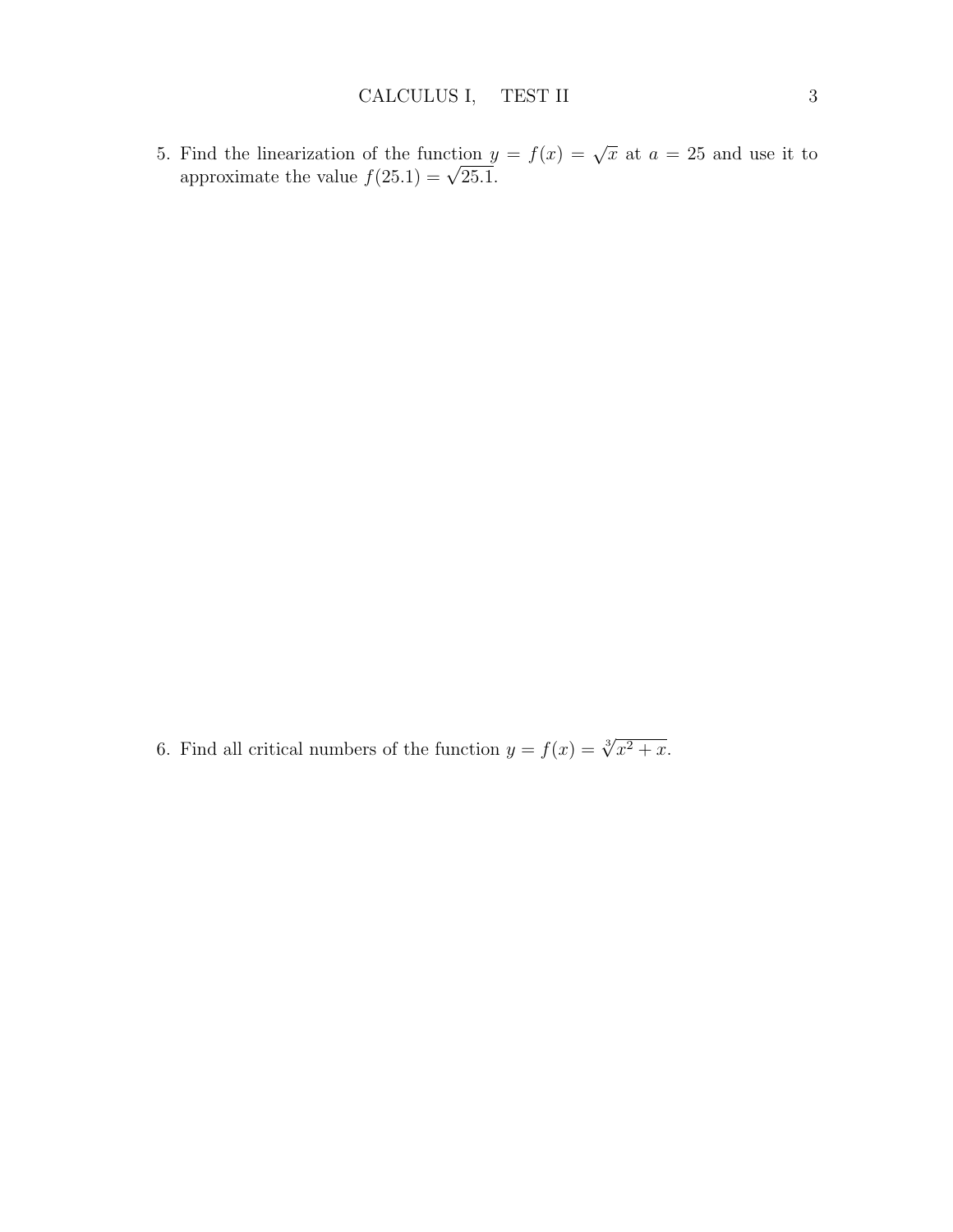7. Show that the equation  $f(x) = x^9 + 3^5 + x + 3 = 0$  has exactly one solution and find it. Hint: first show that there is at least one solution. Next show that two distinct solutions is impossible.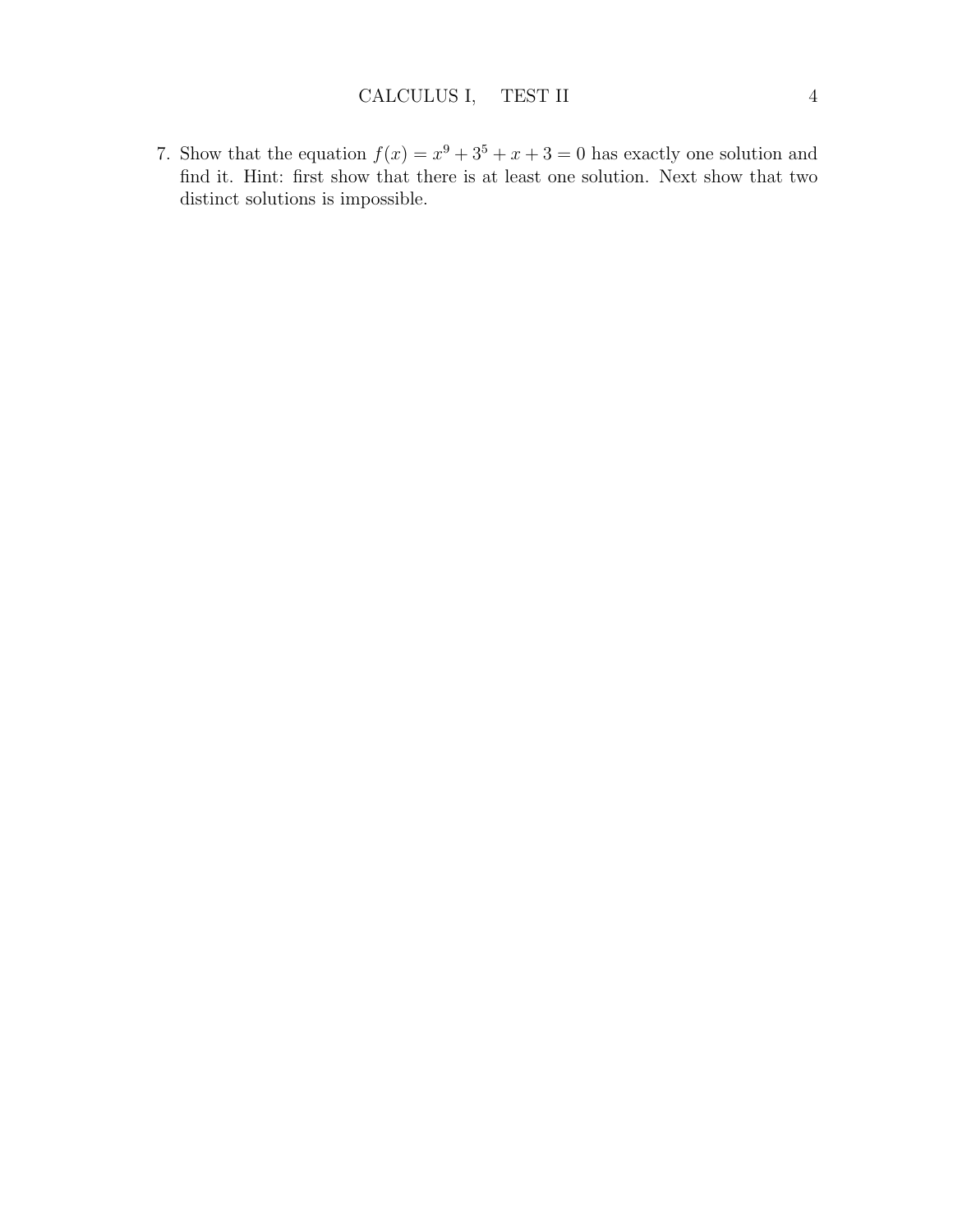## PART II

8. [14 points] Suppose you are asked to design a rectangular box of volume  $2 m<sup>3</sup>$ of minimal surface area if one side of the base is twice as long as the second side of the base. State the dimensions of the box of minimal surface area. Hint: draw a box with dimensions of the base  $x$  and  $2x$ , and height  $y$  so that its volume  $V = 2x^2y$ . Then compute the area of all sides (including top and bottom); add these and minimize this function.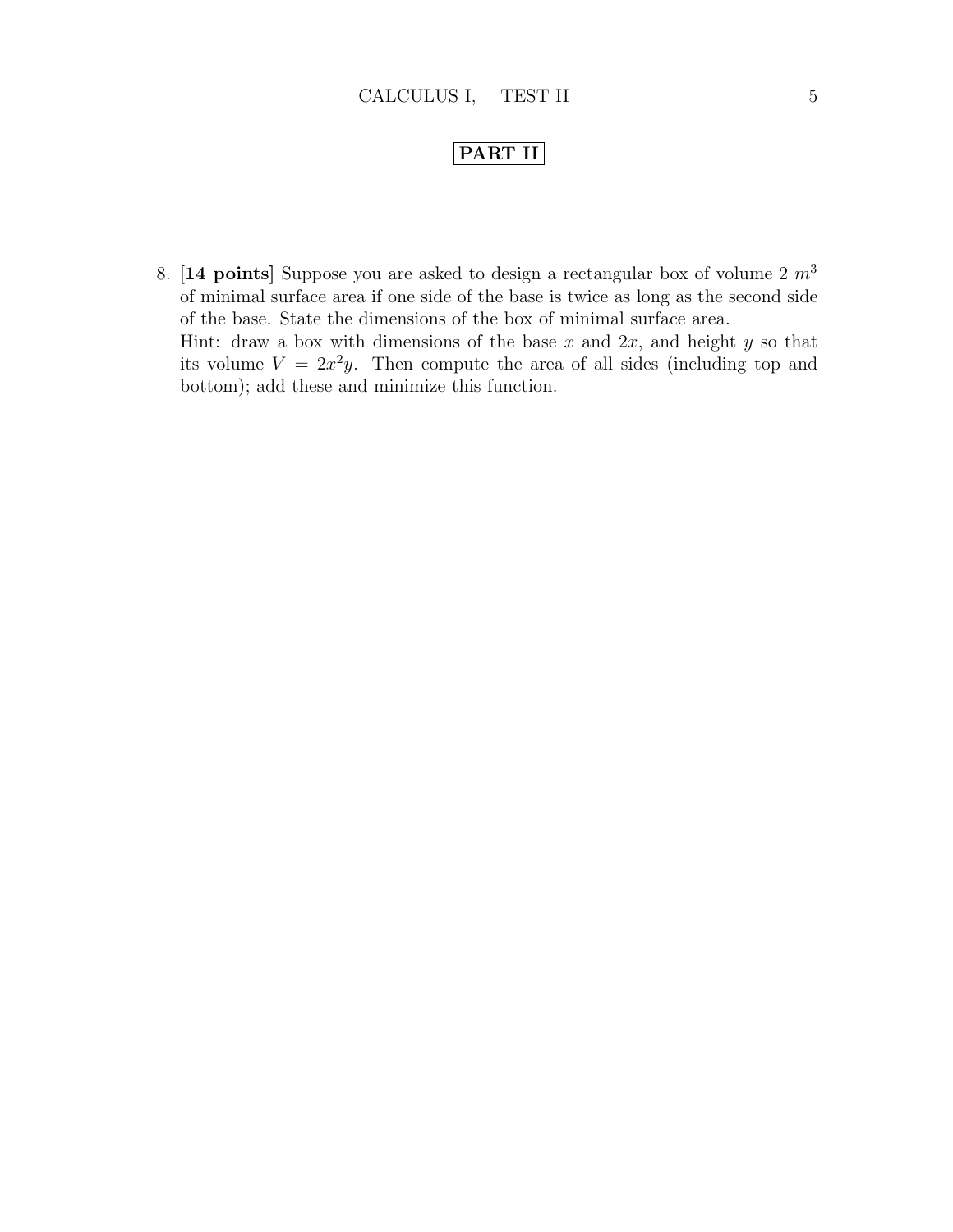9. **[20 points]** Use calculus to graph the function  $f(x) = \frac{x^2 - 4}{x^2 - 1}$  $\frac{x}{x^2-1}$ . Draw the graph below but do your work on the next page

y  $\rightarrow x$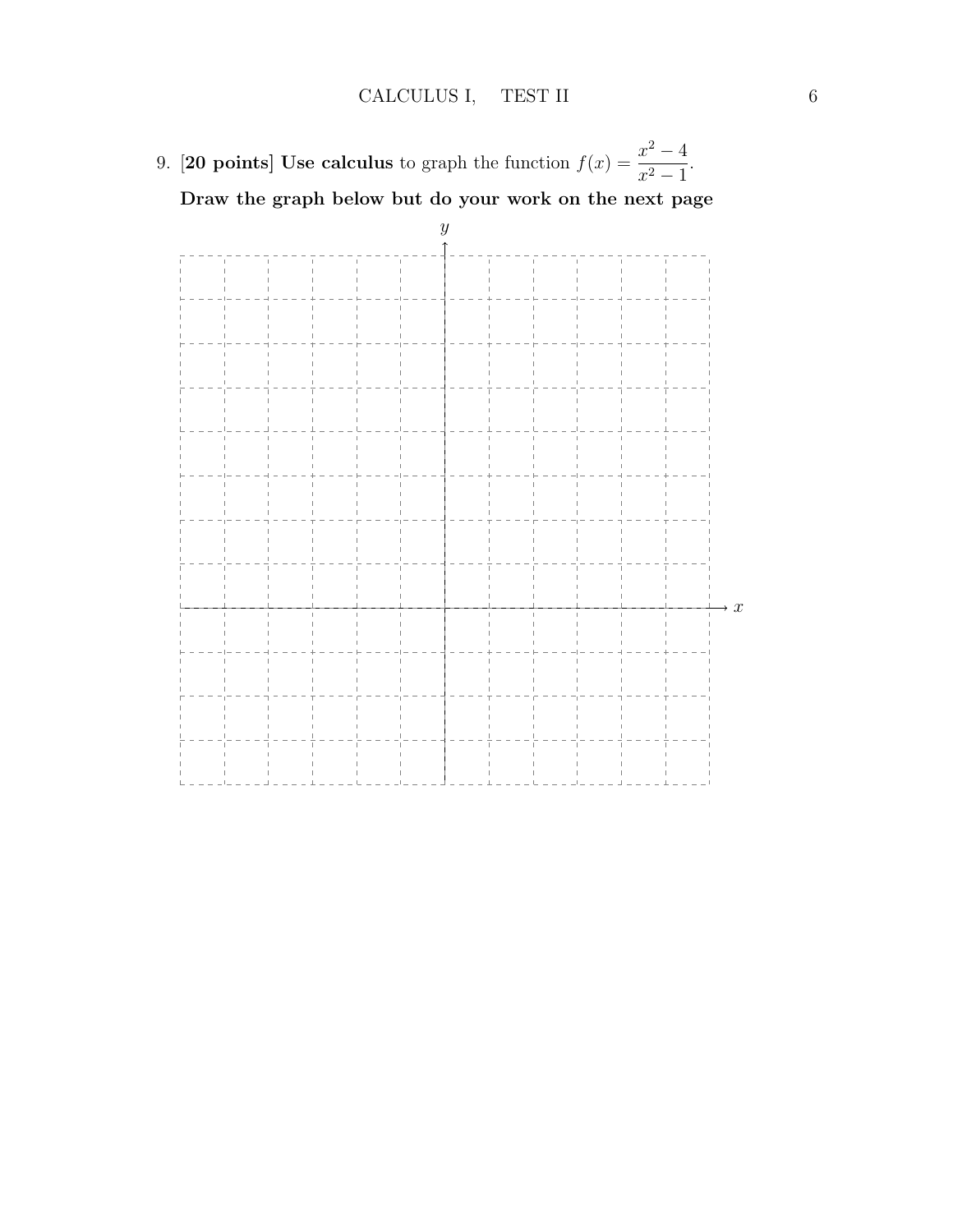In problem 10, indicate

- $x$  and  $y$  intercepts,
- vertical and horizontal asymptotes (if any),
- in/de-creasing; local/absolute max/min (if any).

You must show work to justify your graph and conclusions. You can use decimal numbers to plot points (but mark them with exact values).